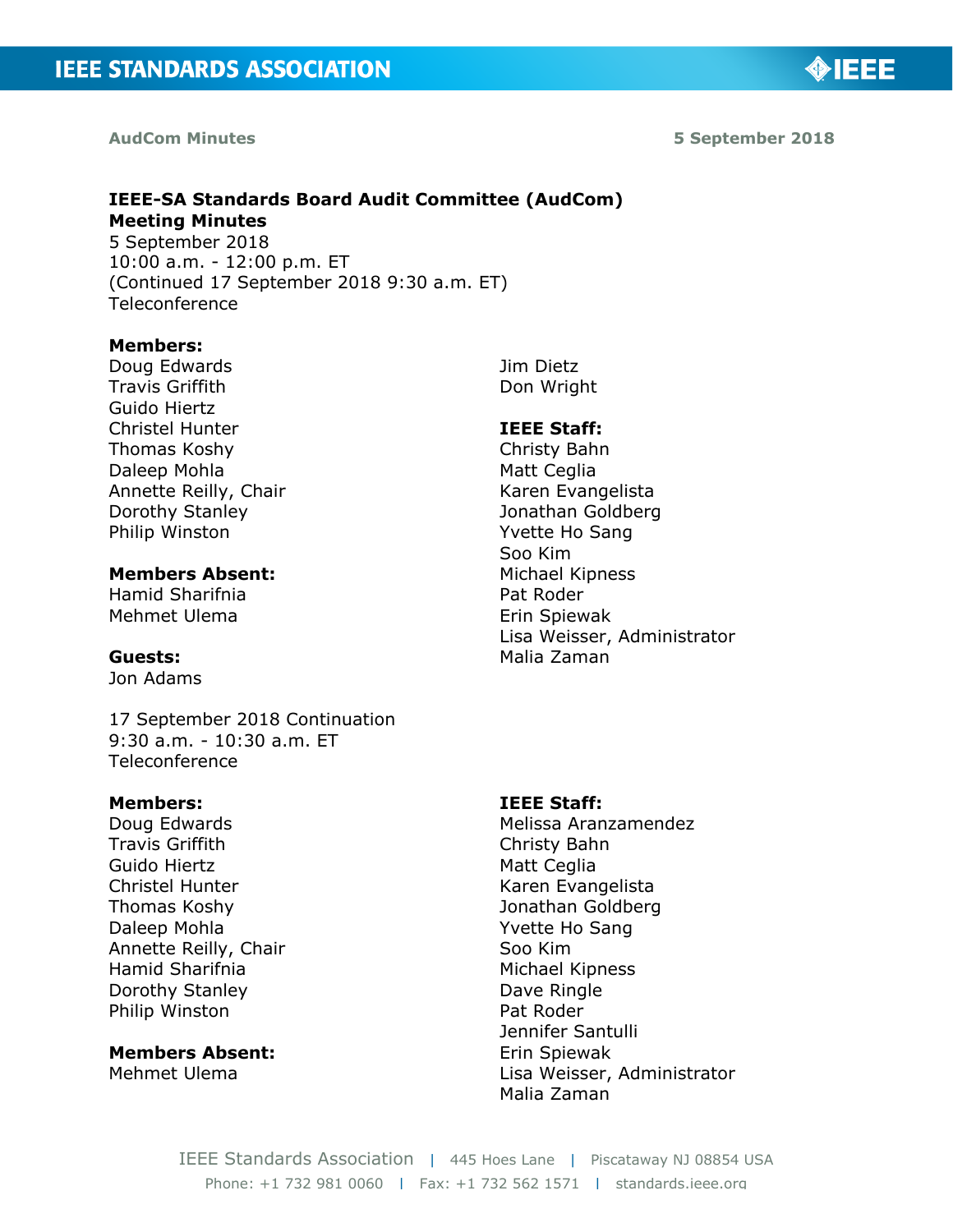# **Guests:**

Jon Adams Jim Dietz Don Wright

# **[Unless otherwise noted, all votes are unanimous]**

# **1. CALL TO ORDER AND INTRODUCTIONS**

Chair Reilly called the meeting to order at 10:00 a.m. and there was a round of introductions.

# **2. REVIEW AND APPROVAL OF THE AGENDA**

Chair Reilly asked if there were any additions, deletions, or alterations to the published agenda. There were none.

**A motion was made to approve the 5 September 2018 AudCom meeting agenda. The motion was unanimously approved.**

# **3. APPROVAL OF MINUTES FROM THE 12 JUNE 2018 AUDCOM MEETING**

**A motion was made to approve the minutes of the 12 June 2018 AudCom meeting. The motion was unanimously approved.**

# **4. P&P REVIEW**

# **4.1 Status of Continuing Sponsor P&P Review**

4.1.1 PE/AMPS - Travis Griffith, Dorothy Stanley

#### **Motion: To recommend acceptance of the PE/AMPS P&P. Upon vote, the motion passed.**

4.1.2 PEL/SC - Daleep Mohla, Mehmet Ulema

**Motion: To recommend acceptance of the PEL/SC P&P. Upon vote, the motion passed.**

# **4.2 Status of New Sponsor P&P Review**

4.2.1 C/LT - Daleep Mohla, Guido Hiertz

There are still open comments from the checklist that have not been addressed and the P&P will continue under review and move to the December 2018 AudCom agenda.

4.2.2 C/SAB - Thomas Koshy, Doug Edwards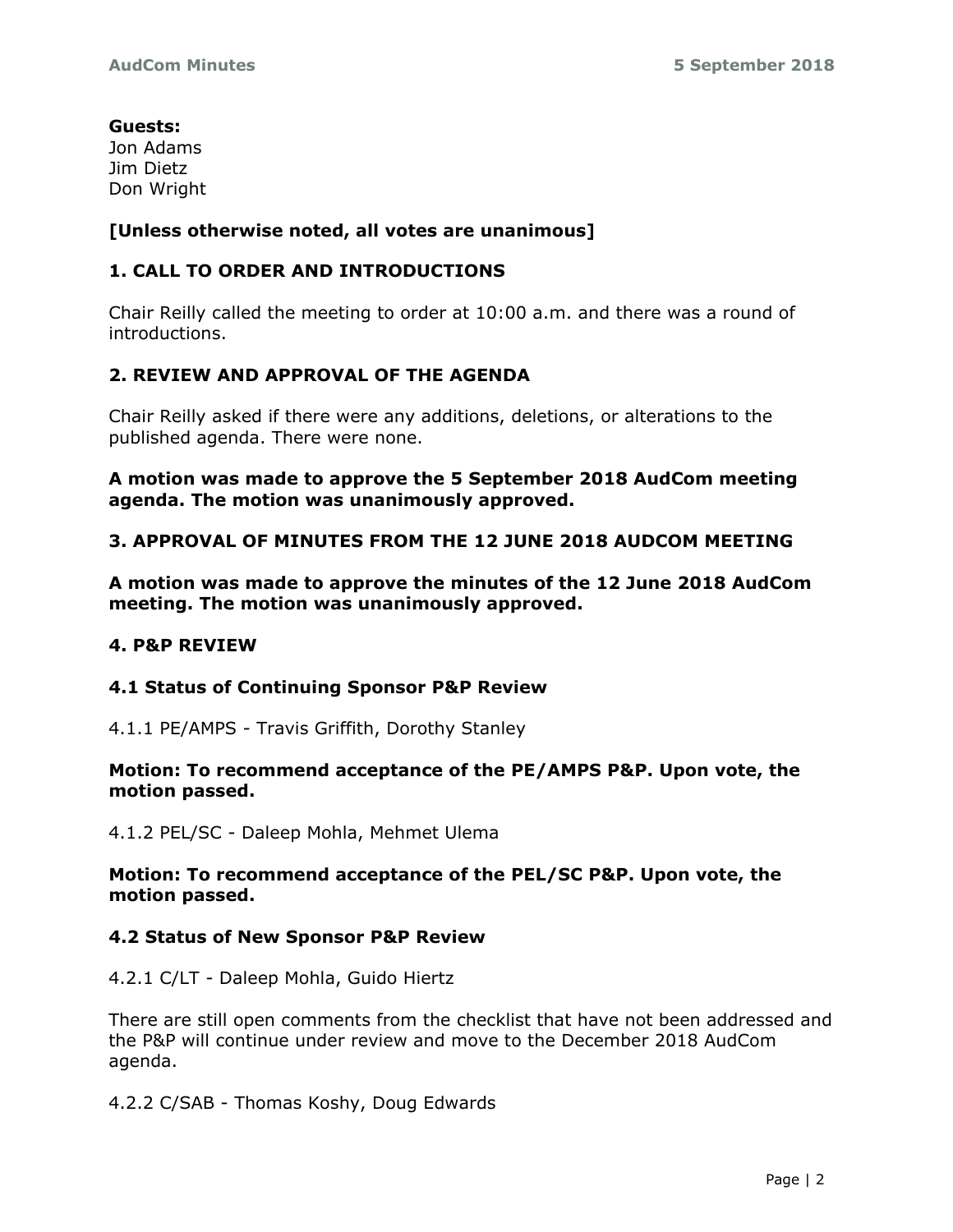There are still open comments from the checklist that have not been addressed and the P&P will continue under review and move to the December 2018 AudCom agenda.

4.2.3 IAS/PCI - Doug Edwards, Christel Hunter

## **Motion: To recommend acceptance of the IAS/PCI P&P. Upon vote, the motion passed (7 approve, 1 abstain [Griffith]).**

4.2.4 PE/EM - Dorothy Stanley, Christel Hunter

There are still open comments from the checklist that have not been addressed and the P&P will continue under review and move to the December 2018 AudCom agenda.

4.2.5 RAS/SC - Thomas Koshy, Travis Griffith

#### **Motion: To recommend acceptance of the RAS/SC P&P. Upon vote, the motion passed.**

4.2.6 VT/RTSC - Travis Griffith, Phil Winston

#### **Motion: To recommend acceptance of the VT/RTSC P&P. Upon vote, the motion passed.**

# **4.3 Status of Continuing Working Group P&P Review**

4.3.1 C/DA/IP Encryption - Phil Winston, Christel Hunter

There are still open comments from the checklist that have not been addressed and the P&P will continue under review and move to the December 2018 AudCom agenda.

4.3.2 EMC/SDCom/BLS (Common - all EMC/SDCom Individual Working Groups) - Mehmet Ulema, Dorothy Stanley

There are still open comments from the checklist that have not been addressed and the P&P will continue under review and move to the December 2018 AudCom agenda.

4.3.3 GRSS/SC/SAR (Common - all GRSS/SC Individual Working Groups) - Phil Winston, Dorothy Stanley

## **Motion: To deem without issue the GRSS/SC/SAR (Common - all GRSS/SC Individual Working Groups) P&P. Upon vote, the motion passed.**

4.3.4 IM/MPS/UIITC (Common - all IM/MPS - TC39 Individual Working Groups) - Travis Griffith, Guido Hiertz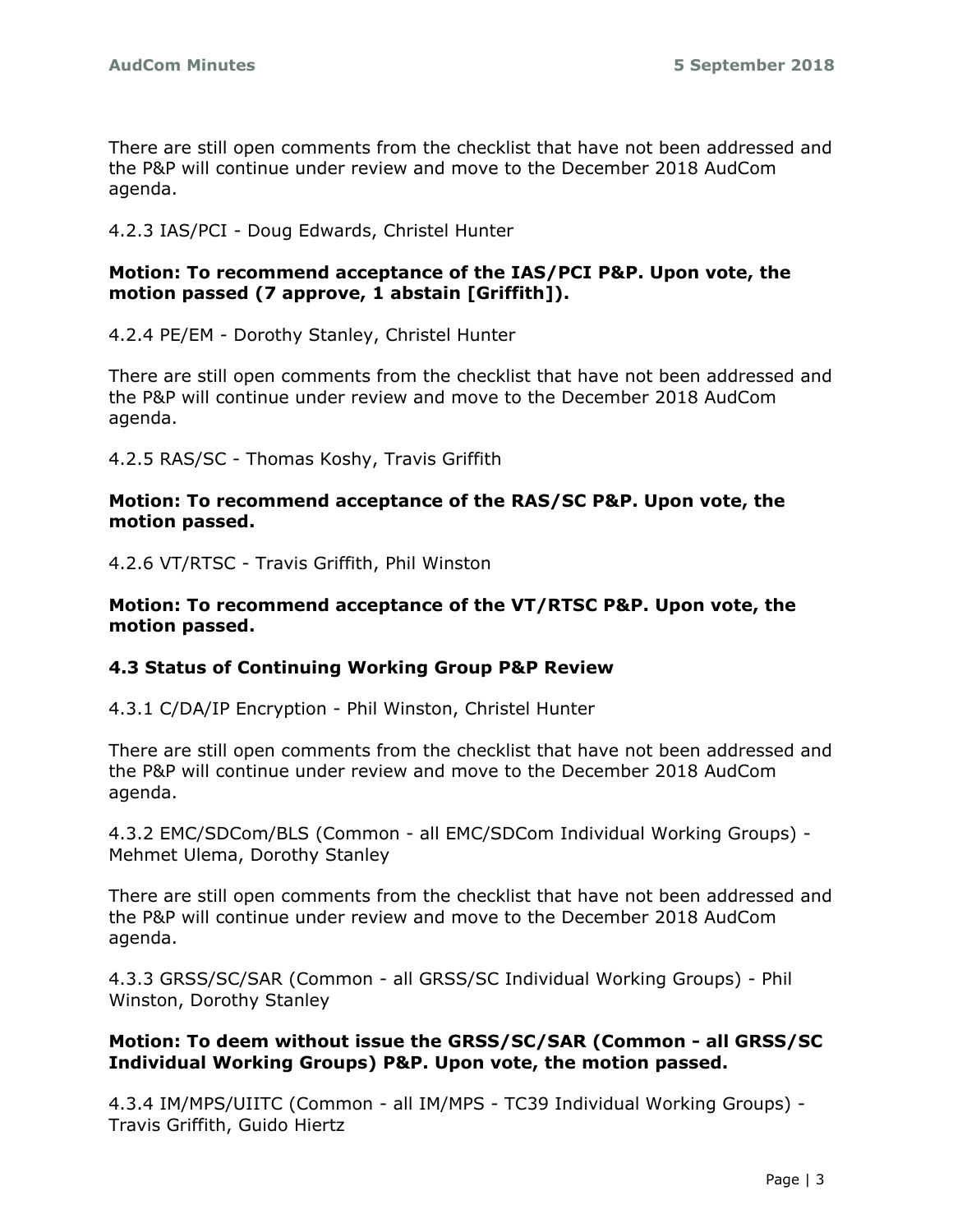#### **Motion: To deem without issue the IM/MPS (Common - all IM/MPS Individual Working Groups) P&P. Upon vote, the motion passed. (Conditional; contingent upon minor edits being made by AudCom administrator.)**

#### *NB: The edits have been made on the P&P document.*

4.3.5 IM/TET/DTR Radar - (Common - all IM/TET – TC41 Individual Working Groups) - Phil Winston, Guido Hiertz

#### **Motion: To deem without issue the IM/TET (Common - all IM/TET Individual Working Groups) P&P. Upon vote, the motion passed.**

4.3.6 PE/SBLC/Transactive Energy\_P825 (Common - all PE/SBLC Individual Working Groups) - Phil Winston, Guido Hiertz

There are still open comments from the checklist that have not been addressed and the P&P will continue under review and move to the December 2018 AudCom agenda.

4.3.7 SSIT/SC/News Site Trustworthiness - Thomas Koshy, Christel Hunter

There are still open comments from the checklist that have not been addressed and the P&P will continue under review and move to the December 2018 AudCom agenda.

4.3.8 VT/RTSC/Railcar - Travis Griffith, Thomas Koshy

Now that the Sponsor P&Ps for VT/RTSC have been updated, there will be a request for an updated version of the WG P&Ps, and this review will not continue with the currently submitted version of the WG P&Ps. See item 4.2.6, VT/RTSC.

#### **4.4 Status of New Working Group P&P Review**

4.4.1 COM/GreenICT-SC/EEICT - Doug Edwards, Daleep Mohla

#### **Motion: To deem without issue the COM/GreenICT-SC P&P. Upon vote, the motion passed.**

4.4.2 PE/NPE/WG\_4.1 - (Common - all PE/NPE Individual Working Groups) Mehmet Ulema, Daleep Mohla

#### **Motion: To deem without issue the PE/NPE (Common - all PE/NPE Individual Working Groups) P&P. Upon vote, the motion passed.**

4.4.3 PE/PSRCC/C37.230\_WG-D28 - (Common - all PE/PSRCC Individual Working Groups) Mehmet Ulema, Christel Hunter

**Motion: To deem without issue the PE/PSRCC (Common - all PE/PSRCC Individual Working Groups) P&P. Upon vote, the motion passed.**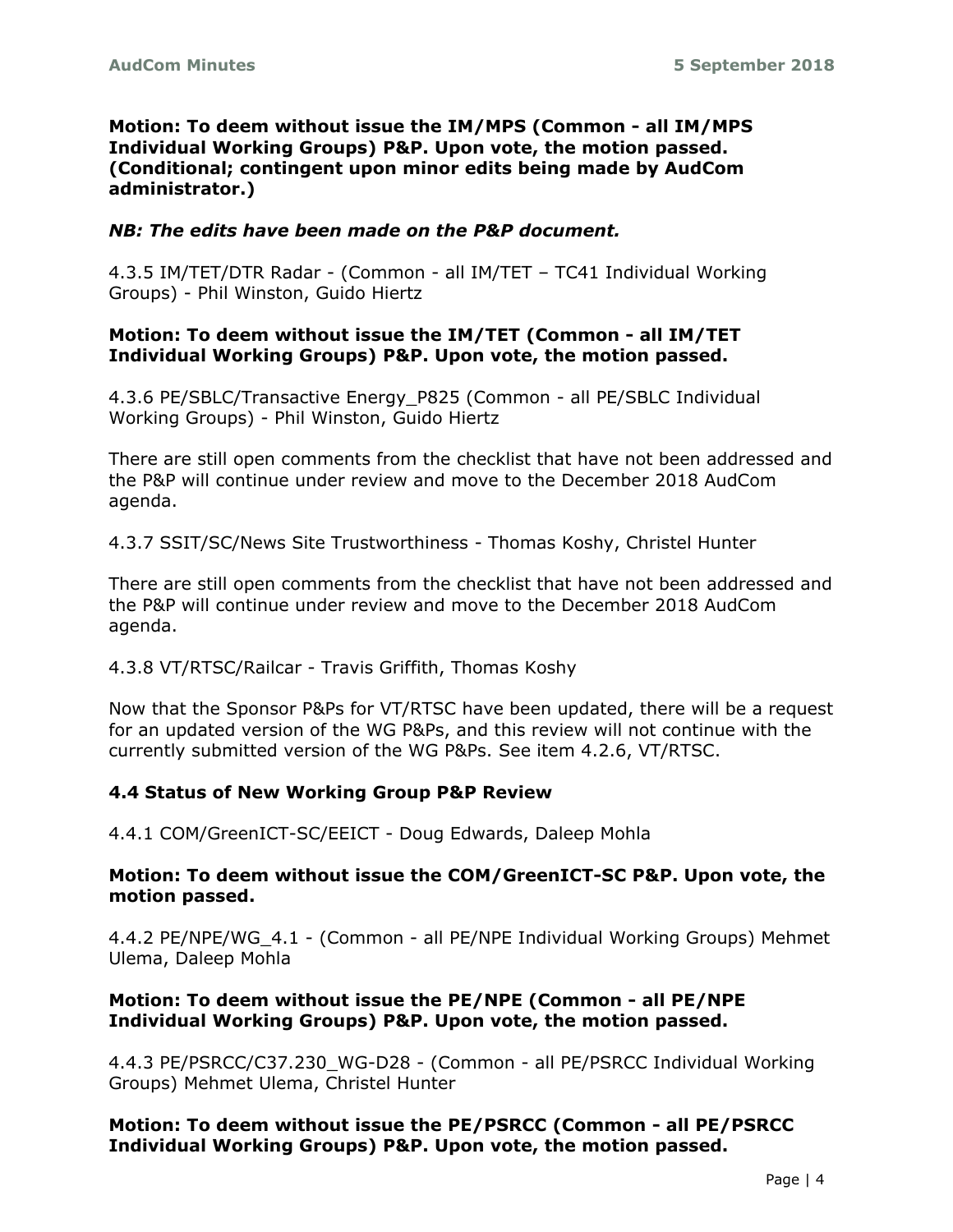## **(Conditional; contingent upon minor edits being made by AudCom administrator.)**

## *NB: The edits have been made on the P&P document.*

4.4.4 SMC/SC/Wellbeing for Ethical AI - (Common - all SMC/SC Individual Working Groups) Daleep Mohla, Dorothy Stanley

#### **Motion: To deem without issue the SMC/SC (Common - all SMC/SC Individual Working Groups) P&P. Upon vote, the motion passed.**

During the P&P reviews, a request was made that all AudCom members be able to see a final checklist in myProject for any P&Ps that will be potentially voted on during the meeting.

## **5. OLD BUSINESS**

# **5.1 Action Item Review - Lisa Weisser**

| Action Item                      | <b>Status</b> | Update                           |
|----------------------------------|---------------|----------------------------------|
| 1. Lisa Weisser will provide the | In Progress   | Ad hoc met twice since the June  |
| in-progress versions of the      |               | meeting and focused on           |
| Conventions documents to         |               | instructions documents. More     |
| AudCom.                          |               | review is needed.                |
|                                  |               |                                  |
| 2. Lisa Weisser will send a      | Complete      | More meetings will be set up per |
| Doodle poll to determine the     |               | item 1.                          |
| next meeting of the              |               |                                  |
| Conventions and Instructions     |               |                                  |
| review ad hoc.                   |               |                                  |
|                                  |               |                                  |
| 3. Lisa Weisser will send a      | Complete      | Meeting took place 5 September   |
| Doodle poll to determine the     |               | and 17 September 2018.           |
| date for the September           |               |                                  |
| AudCom teleconference.           |               |                                  |

Lisa Weisser reviewed the action items from prior AudCom meetings:

## **5.2 Update on Working Group P&Ps Outstanding and Expiring Sponsor P&Ps - Chair Reilly**

Chair Reilly reported on the Working Group P&P requests still outstanding following Sponsor P&P acceptance. There continues to be significant reduction in the number of outstanding Working Group P&Ps, but prior to this meeting, there were 14 Working Group P&Ps still pending. Six of those pending were from 2018, leaving eight outstanding P&Ps from years prior to 2018. Lisa Weisser and the OPM team will continue to communicate with Sponsors to reduce the list even further.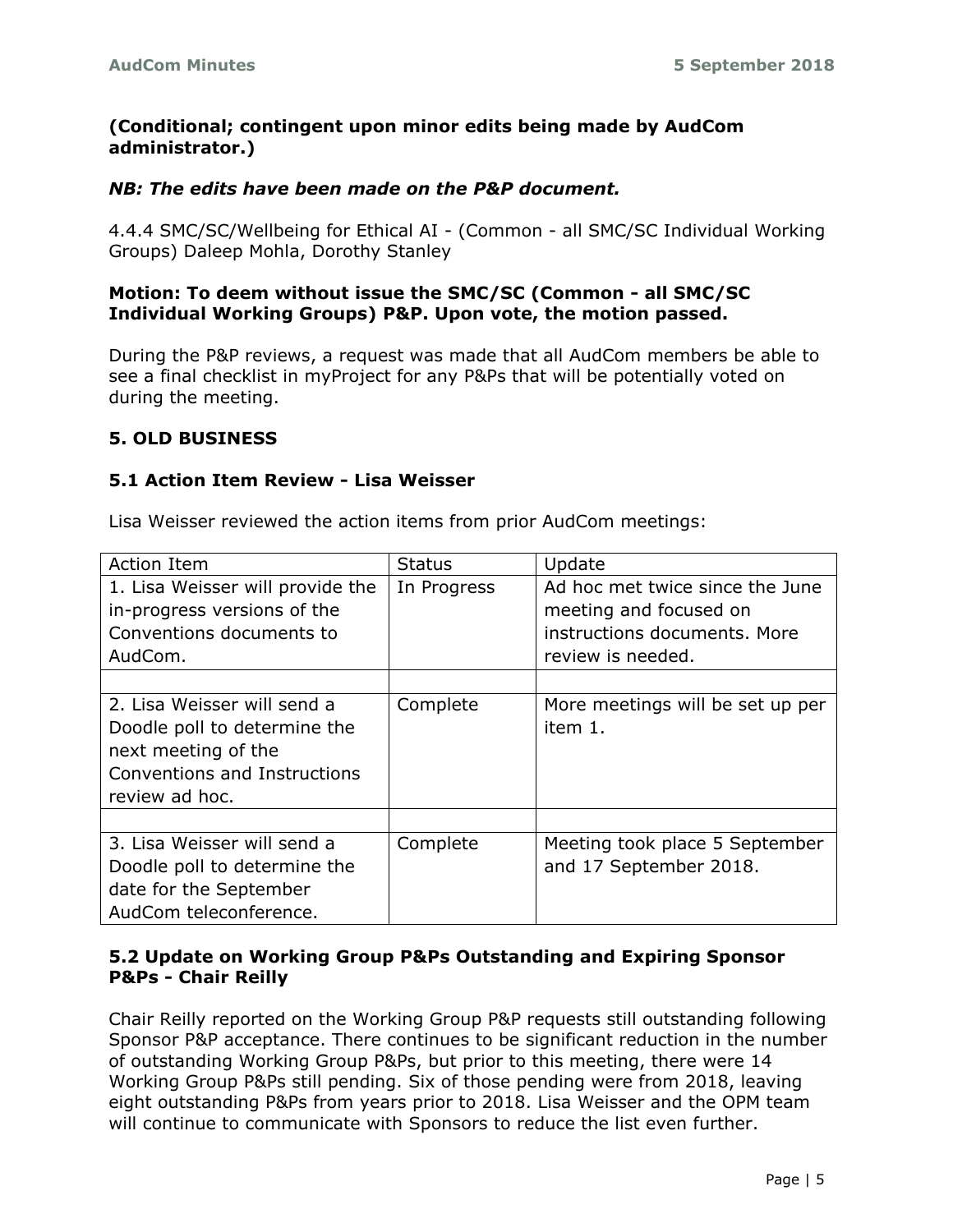Of the Sponsors with P&Ps expiring at the end of 2018, 13 P&Ps remained outstanding prior to the September AudCom teleconference; one Sponsor submitted P&Ps after the September meeting, seven Sponsors currently have no active projects, but they will need active P&Ps if they plan to start projects in the near future, and five Sponsors have active projects and need to submit their P&Ps ASAP. Chair Reilly, Lisa Weisser, and the OPM staff will continue to communicate with the Sponsors about the need to submit the P&Ps.

*NB: One additional Sponsor with active projects submitted P&Ps after the September AudCom meeting, bringing that number down to four due by the end of the year.* 

With regard to the outstanding Sponsor P&Ps and Working Group P&Ps, two motions were approved by AudCom and will be brought to the Standards Board during the December SASB meeting series:

**Motion: To set a date of January 31, 2019, when action will be taken to suspend work from Sponsors whose Working Group P&P have not been received and whose Sponsor P&P was accepted prior to 2018. Upon vote, the motion passed.**

**Motion: To set a date of February 28, 2019, when action will be taken to suspend work from Sponsors whose Sponsor P&P have expired on December 31, 2018, and whose revised P&Ps have not been received by AudCom. Upon vote, the motion passed.**

## **5.3 Ad Hoc Report - AudCom Conventions and Instructions Review - Travis Griffith**

Travis Griffith provided an update about the work that has been done by the AudCom Conventions and Baseline Instructions Review ad hoc. The instructions have been streamlined and reorganized, working toward the goal of clarity in the process, so the reviews can get completed quickly. The Conventions will be ready to be reviewed for approval by the December SASB meeting series.

## **AI: Lisa Weisser will provide the draft recommended versions of the Conventions documents to AudCom.**

# **5.4 Open Source Ad Hoc Report to AudCom - Dorothy Stanley**

Dorothy Stanley shared information about the Open Source ad hoc and the difference between the CAG Open Source Software (OSS) Framework and the SASB OSS Framework that is currently being developed. She explained that the impact and/or work for AudCom should be minimal, but there may be a need for P&P updates to reflect Open Source.

# **5.5 SASB/SCC18 P&P (SCC Type 1 Baseline) - Christel Hunter**

Chris Hunter provided an update on the status of the SASB/SCC18 P&Ps. She received the draft document from the SCC18 Oversight Committee, and sent it for